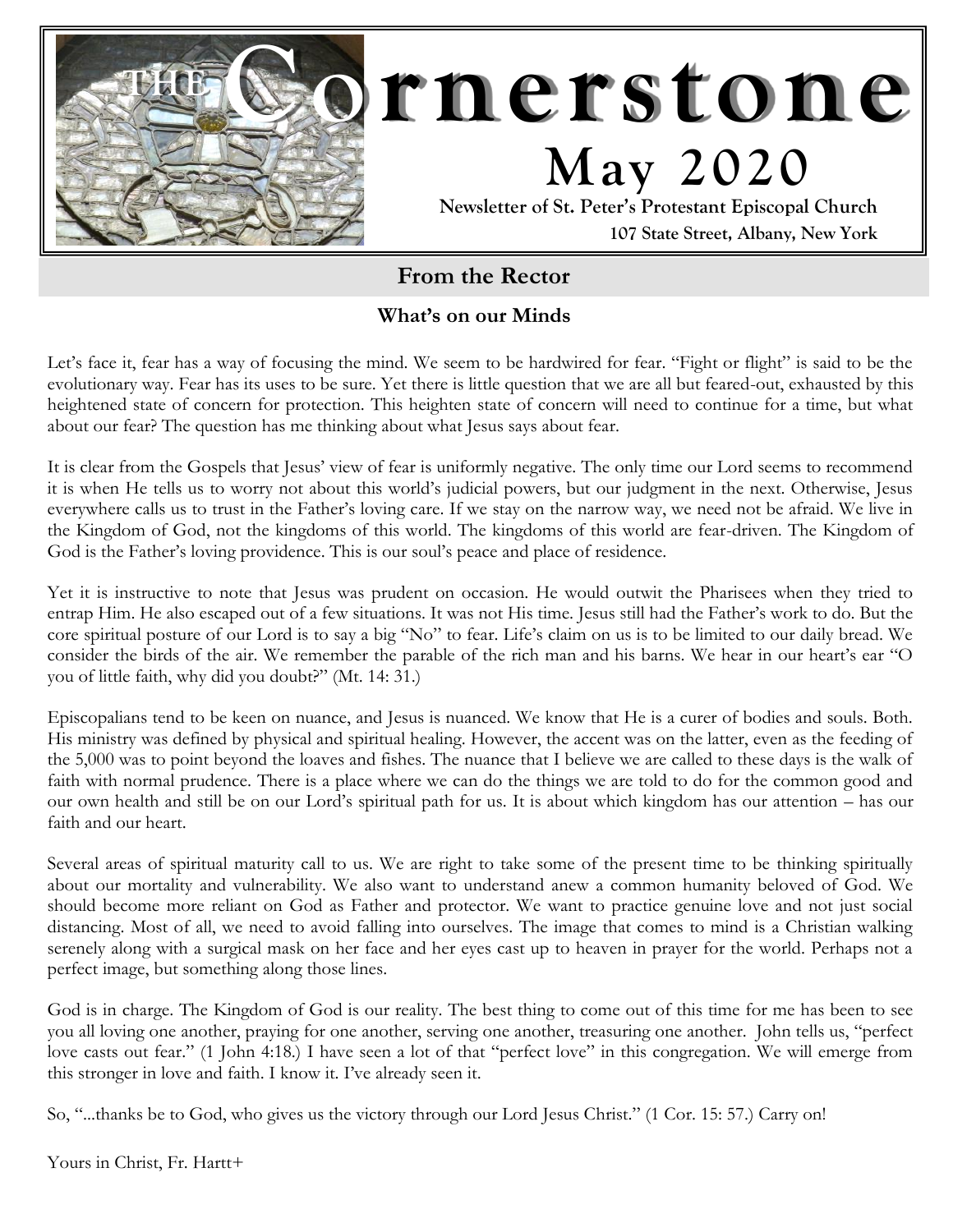## **From the Associate Rector**

Like most of you, I have been "sheltering in place" for nearly two months now due to the COVID-19 pandemic. My "work" continues, however, much as it had before: I pray, study the Bible, write sermons, organize and lead church services, talk and pray with parishioners, and even do paperwork! Yes, the means by which I do these things has changed dramatically. But ministry work continues, and thanks be to God!

We continue to hold in our deepest prayers those individuals who have taken ill from this virus, and also those who care for them. We especially pray for those who grieve the dead. We are forever grateful, also, that "essential workers" continue to care for all of us so that we can grocery shop, receive mail, put our trash out to the curb, enjoy dining "to go" and so on. Perhaps we've never been so focused on how reliant we are on one another as we are right now. Even sheltering in place is a form of "loving thy neighbor."

One of the greatest blessings of ministry lately has been my personal contact with many of you. Yes, I miss our coffee hour and in-person conversations greatly. But they have been replaced with extended one-on-one telephone chats. The indepth engagement I have with many of you means so much to me – I am very grateful. You have lifted my spirits and provided much encouragement, even from afar.

And when I'm speaking with you, I'm hearing many positive things. Yes, we all have some worries, doubts or fears about the present and even the future. But it appears that we aren't dwelling solely on them. In fact, I hear many people counting their blessings: their good health, their homes and other provisions, their family members and neighbors who check on them. People are getting full nights of sleep. Young families, especially, have come to appreciate a slower rhythm to life. People greet their neighbors with a wave. Many people have finally realized their longtime desire to work from home. Pollution has decreased. People are eating more meals together at the kitchen table, and are playing games or doing puzzles, reading more, taking daily walks (the dogs are certainly happy about this), and so on.

Governor Cuomo has called this the NY Pause. I have heard others collectively refer to it as The Great Pause. Much of our lives have been put on Pause and there are some wonderful benefits that have come from that. It is good that we reflect on these benefits. It is also good to take that a step further and make decisions about how to move forward personally from this time and place as our leaders consider how to reopen our businesses and lives into the public sphere.

Some people are eager for things to return to "normal". But is it really good that all parts of our lives return to how they were before? Will we miss the slower pace, the daily walks, and meals at the kitchen table together? Are any of these worthy enough to continue? Ask yourself: are you eager to return to your life exactly as it was before, or have you discovered Blessings that you are eager to remain?

This Great Pause has provided a season for rest and reflection. Many of us have grown spiritually. It has been faithbuilding for sure as we lean "not on our own understanding". I suggest you use this time, to give some serious thought and prayer to your own return to "normal".

What is truly important and essential to you? What have you gained during this "Great Pause" that you aren't willing to give up? I would caution we shouldn't give up the Blessings that have come to us through this time. Perhaps we will not return to "normal", but rather have the opportunity to build an even better future? And that may be the greatest Blessing to come.

A Blessed Eastertide to you and yours. Please know that while we remain distant physically, you are ever close in my heart and prayers. With love, Mtr. Sue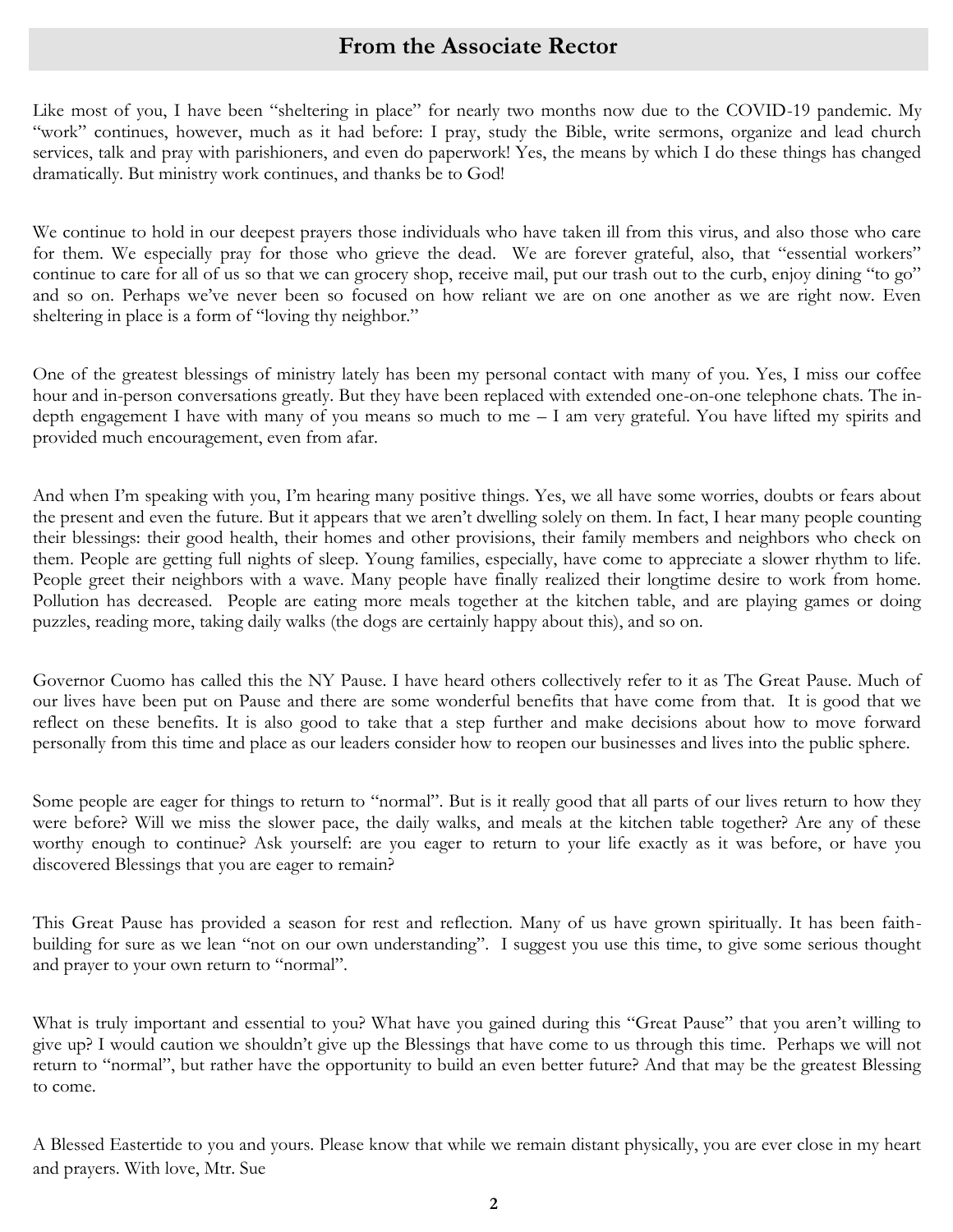## **For Your Information**

#### **Sunday Service Videos**

Every Sunday a filmed Sunday Service from inside St. Peter's Church with Fr. Hartt and Mtr. Sue is available for your viewing. Each service also contains music from the St. Peter's Choir. Every Sunday, St. Peter's parishioners are emailed the YouTube video link for that day's service through a Constant Contact email from the church. Each video is also published on the church website on Sunday morning for that day as well as on the St. Peter's Church Facebook page. The leaflet and readings for each Sunday are also available on the church website as well. Click on the "Info Center" tab then click on "Weekly Leaflet" or "Weekly Readings" and then click on the appropriate date for each. Both the leaflet and readings can be printed out so that you may follow along with the service.



Yes, the CROP Walk is on! On Sunday, May 3rd, we will hold a virtual Walk, with walkers encouraged to gather in small family groups and to walk in their own neighborhoods or nearby parks in solidarity with the people who depend on the funds we raise in our CROP walk.

Contact the Capital Area Council of Churches office at (518)462-5450 or e-mail [kitt82@verizon.net](mailto:kitt82@verizon.net) for more information or if you have questions. We won't let the coronavirus stop us from taking steps to make hunger disappear. Together, we can raise funds, walk together and help end hunger in our community and around the world!

Register for a team or donate towards the walk at:

[https://www.crophungerwalk.org/](https://www.crophungerwalk.org/albanyny/)

#### **Lay Eucharistic Ministers**

Are you looking to increase your religious experience? We are looking for members of St. Peter's who might be interested in becoming a Lay Eucharistic Minister. Experience the joy of serving God by assisting at both the Morning Prayer and Holy Eucharistic Sunday Services. If interested please call the parish office at 518-434-3502.

#### **EPISCOPAL DIOCESE OF ALBANY 2020 Diocesan Convention**

The June convention is postponed until the Fall – dates to be determined. When this year's convention does take place, it will be greatly abbreviated from our fabulous weekends in the past. Unfortunately, this means there will not be any exhibiting/vending or workshops. The convention will be confined to prayerful consideration and completion of the business of the Diocese. It is our hope and plan that in 2021 we'll return to our typical weekend format along with the many aspects of what a typical Albany Diocese convention offers!

Flower Guild

During the year, our Flower Guild arranges flowers to bring beauty to our sanctuary and [joy to our congregation. Those wishing to](https://www.google.com/url?sa=i&rct=j&q=&esrc=s&source=images&cd=&cad=rja&uact=8&ved=2ahUKEwii9Yjuq5HgAhVr44MKHS6DCigQjRx6BAgBEAU&url=https%3A%2F%2Fwww.pinterest.com%2Fpin%2F326088829254516535%2F&psig=AOvVaw0QVohcjT6KV7VI5RBqDCeX&ust=1548794634316659)  make a donation for flowers for a memorial, thanksgiving or celebration should call the Church Office to confirm available dates. During Advent, we use only greens; during Lent, the altars are bare. Other Sundays, we welcome contributions. The cost of flowers is: Main Altar is \$50, St. Mark's Altar is \$35, and the Tower Altar is also \$35. All requests are payable in advance.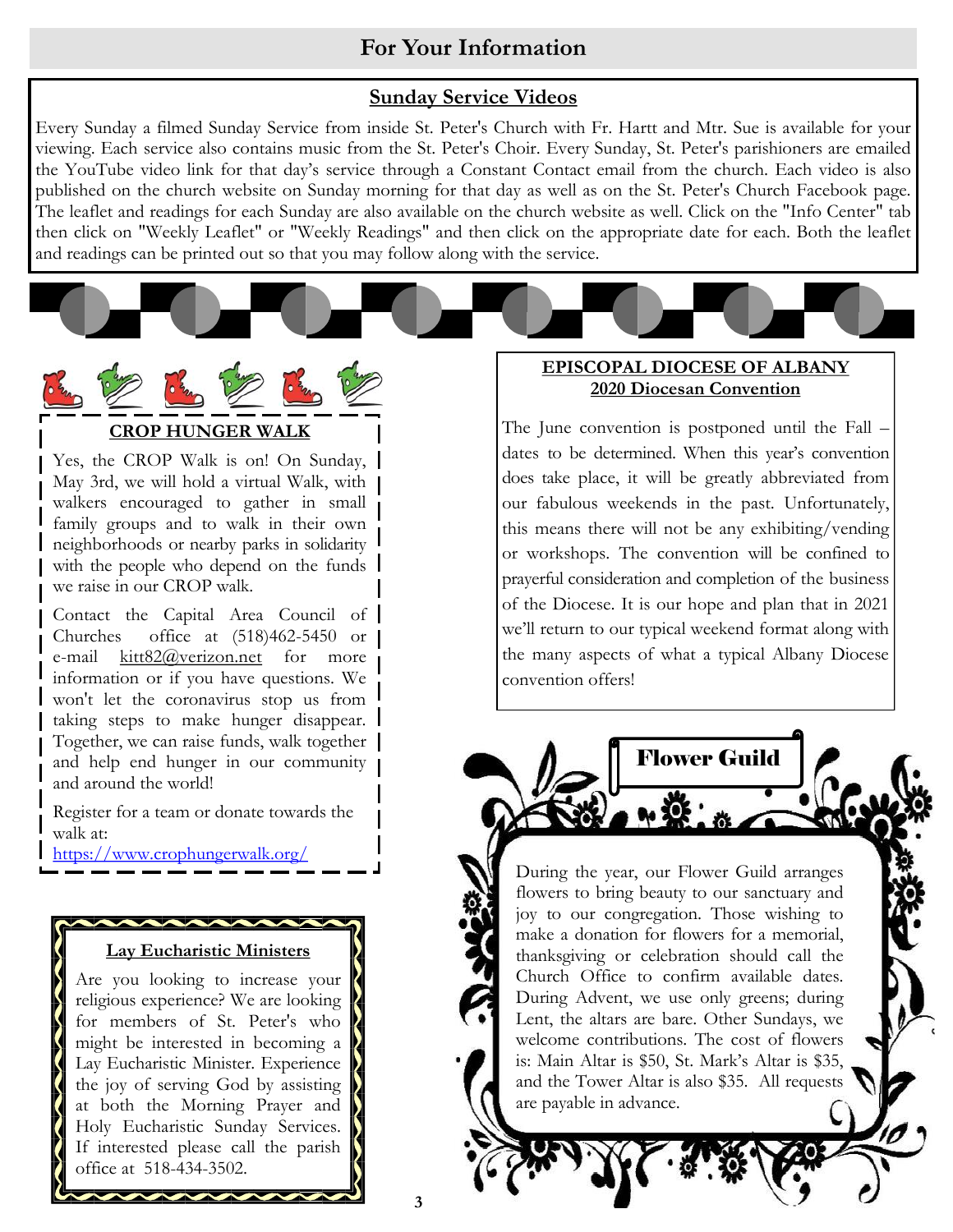

#### **May 8: JULIAN OF NORWICH, Mystic and Theologian, c. 1417**

Of Julian's early life we know little, only the probable date of her birth (1342). Her own writings in her Revelations of Divine Love are concerned only with her visions, or "showings," that she experienced when she was thirty years old rather than with the details of her biography.

Julian had been gravely ill and was given last rites; suddenly, on the seventh day, all pain left her, and she had fifteen visions of Christ's Passion. These brought her great peace and joy. "From that time I desired oftentimes to learn what was our Lord's meaning," she wrote, "and fifteen years after I was answered in ghostly understanding: 'Wouldst thou learn the Lord's

meaning in this thing? Learn it well. Love was his meaning. Who showed it thee? Love. What showed he thee? Love. Wherefore showed it he? For Love. Hold thee therein and thou shalt learn and know more in the same.' Thus it was I learned that Love was our Lord's meaning."

Julian had long desired three gifts from God: "the mind of his passion, bodily sickness in youth, and three wounds—of contrition, of compassion, of will-full longing toward God." Her illness brought her the first two wounds, which then passed from her mind. The third, "will-full longing" (divinely inspired longing), never left her. She became a recluse, an anchoress, at Norwich soon after her recovery from illness, living in a small dwelling attached to parish church. Even in her lifetime, she was famed as a mystic and spiritual counselor and was frequently visited by clergymen and lay persons, including the mystic Margery Kempe. Kempe says of Julian: "This anchoress was expert in knowledge of our Lord and could give good counsel. I spent much time with her talking of the love of our Lord Jesus Christ."

Julian understood that God was both Father and Mother to us, and understood Christ as exemplifying this maternal face of God. "Thus Jesus Christ, that doeth good against evil, is our very Mother. We have our being in him,

where the ground of motherhood beginneth...As verily as God is our Father, so verily is God our Mother."

Julian's book is a tender and beautiful exposition of God's eternal and allembracing love, showing how his charity toward the human race is exhibited in the Passion. Again and again she referred to Christ as "our courteous Lord." Many have found strength in the words that the Lord had given her: "I can make all things well; I will make all things well; I shall make all things well; and thou canst see for thyself that all manner of things shall be well."

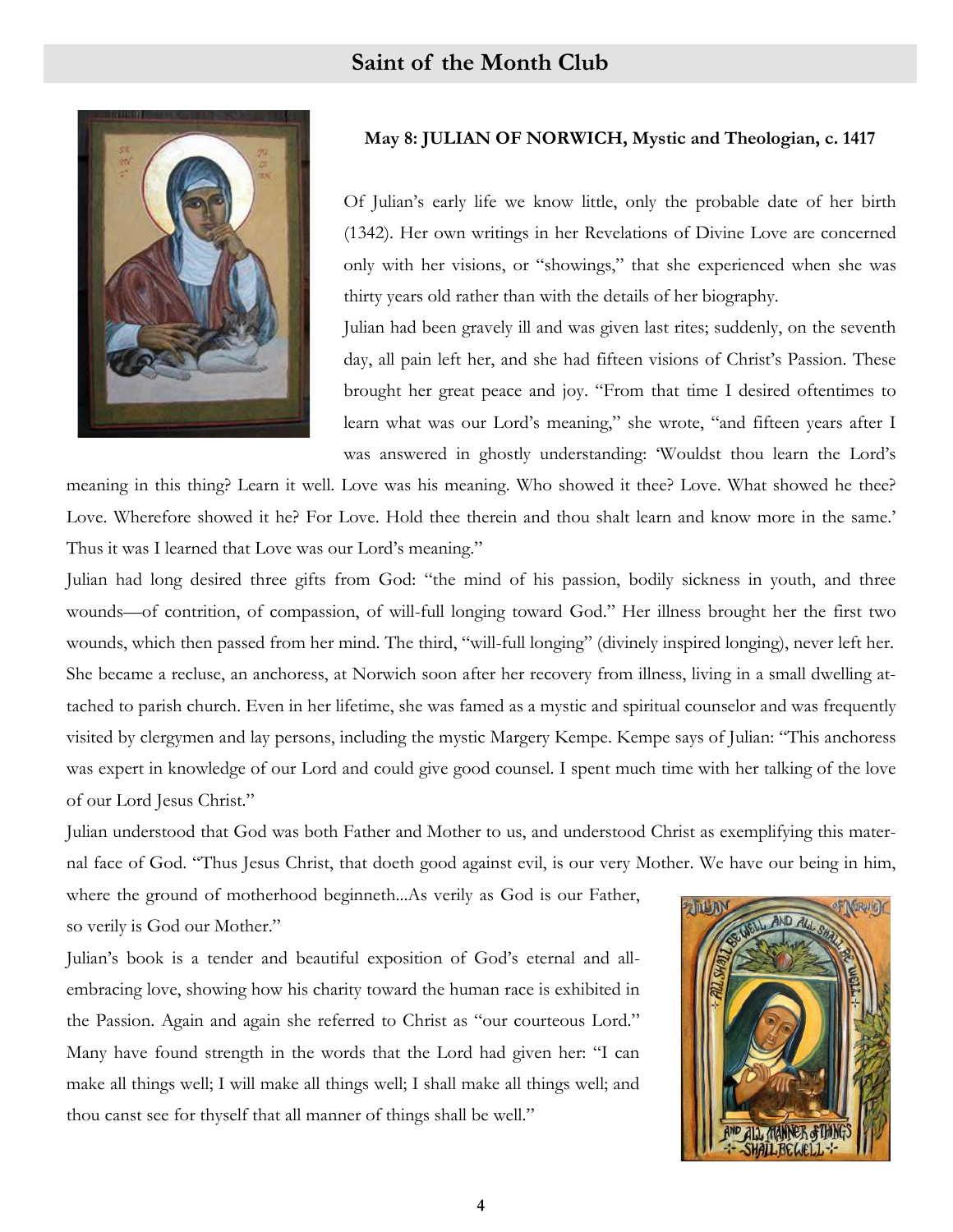## **ATTENTION 2019-2020 GRADUATES**

| You may also email your information to: office@stpeterschurchalbany.org | We would like to acknowledge all graduates for the 2019-2020 school year. If you, your<br>child, or even your grandchild will be graduating from high school or college or has already<br>graduated anytime during this past year, please complete the form below and return it<br>to the church office by Thursday, May 21st so that it can be included in the June Newsletter. |
|-------------------------------------------------------------------------|----------------------------------------------------------------------------------------------------------------------------------------------------------------------------------------------------------------------------------------------------------------------------------------------------------------------------------------------------------------------------------|
|                                                                         |                                                                                                                                                                                                                                                                                                                                                                                  |
|                                                                         | (Name of High School or College)                                                                                                                                                                                                                                                                                                                                                 |
|                                                                         |                                                                                                                                                                                                                                                                                                                                                                                  |
| <b>WHAT KIND OF</b>                                                     |                                                                                                                                                                                                                                                                                                                                                                                  |
| DIPLOMA OR DEGREE:                                                      |                                                                                                                                                                                                                                                                                                                                                                                  |
|                                                                         | (i.e. Regents Diploma, Bachelor of Science in Liberal Arts)                                                                                                                                                                                                                                                                                                                      |
| <b>NAME OF COLLEGE</b>                                                  |                                                                                                                                                                                                                                                                                                                                                                                  |
|                                                                         |                                                                                                                                                                                                                                                                                                                                                                                  |
|                                                                         |                                                                                                                                                                                                                                                                                                                                                                                  |
|                                                                         |                                                                                                                                                                                                                                                                                                                                                                                  |
|                                                                         |                                                                                                                                                                                                                                                                                                                                                                                  |
|                                                                         | (Name of High School or College)                                                                                                                                                                                                                                                                                                                                                 |
| <b>WHAT KIND OF</b>                                                     |                                                                                                                                                                                                                                                                                                                                                                                  |
|                                                                         |                                                                                                                                                                                                                                                                                                                                                                                  |
|                                                                         | (i.e. Regents Diploma, Bachelor of Science in Liberal Arts)                                                                                                                                                                                                                                                                                                                      |
| <b>NAME OF COLLEGE</b>                                                  |                                                                                                                                                                                                                                                                                                                                                                                  |
|                                                                         |                                                                                                                                                                                                                                                                                                                                                                                  |
|                                                                         |                                                                                                                                                                                                                                                                                                                                                                                  |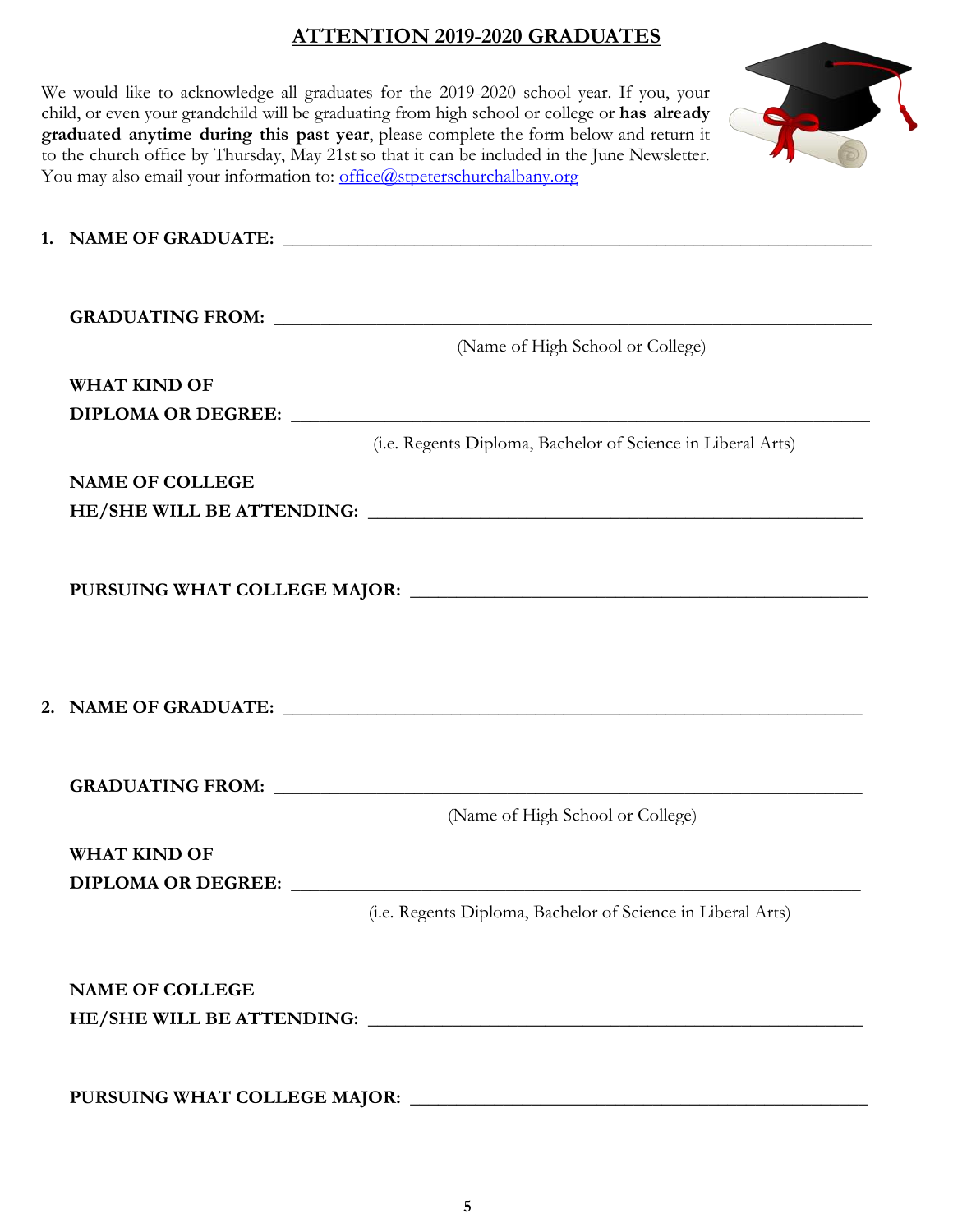# **May 2020**

| Sunday                                              | Monday                                                            | Tuesday | Wedn |
|-----------------------------------------------------|-------------------------------------------------------------------|---------|------|
|                                                     |                                                                   |         |      |
| The Fourth Sunday of Easter $ 4 $<br>$\overline{3}$ |                                                                   | 5       | 6    |
| See Website for Video<br>on You Tube                |                                                                   |         |      |
| Crop Walk                                           |                                                                   |         |      |
| 10 The Fifth Sunday of Easter                       | 11                                                                | 12      | 13   |
| Mother's Day                                        |                                                                   |         |      |
| See Website for Video<br>on You Tube                |                                                                   |         |      |
| 17<br>The Sixth Sunday of Easter                    | 18                                                                | 19      | 20   |
| See Website for Video<br>on You Tube                |                                                                   |         |      |
| 24 The Seventh Sunday of Easter 25                  | <b>Memorial Day</b>                                               | 26      | 27   |
| See Website for Video<br>on You Tube                | Office Closed                                                     |         |      |
|                                                     | Thank You to all the Men and Women<br>who have served our country |         |      |
| 31<br>The Day of Pentecost:<br>Whitsunday           | MEMORIAL DAY                                                      |         |      |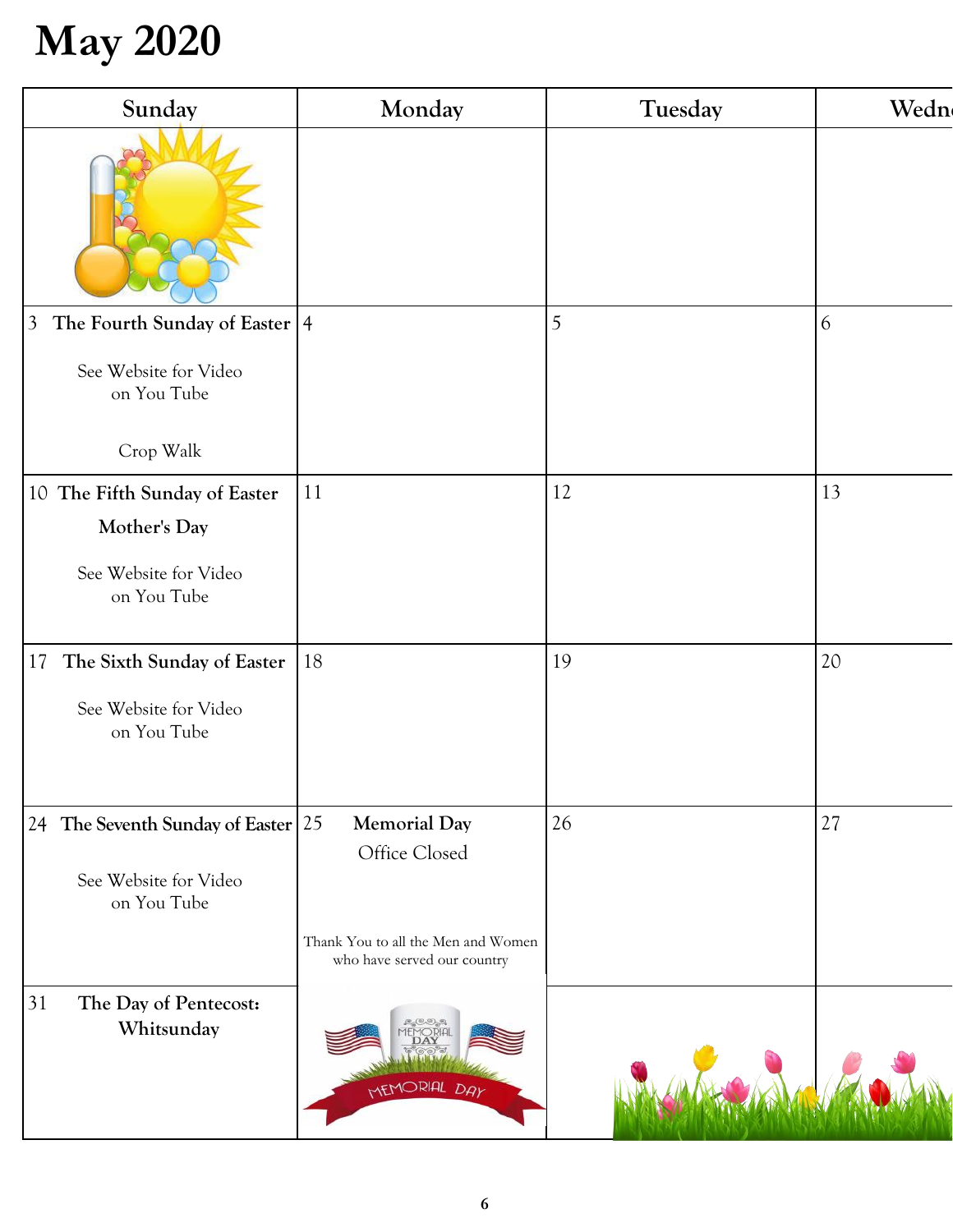| esday | Thursday                   | Friday                                       | Saturday               |
|-------|----------------------------|----------------------------------------------|------------------------|
|       |                            | The Apostles<br>Saint Philip and Saint James | $\mathfrak{2}$         |
|       | $\overline{\mathcal{U}}$   | 8                                            | 9                      |
|       | 14                         | 15                                           | 16                     |
|       | 21<br><b>Ascension Day</b> | 22                                           | 23                     |
|       | 28                         | 29                                           | 30                     |
|       | MARGA IN ANGELIAN MARGARIT |                                              | Happy<br>Mother's Day! |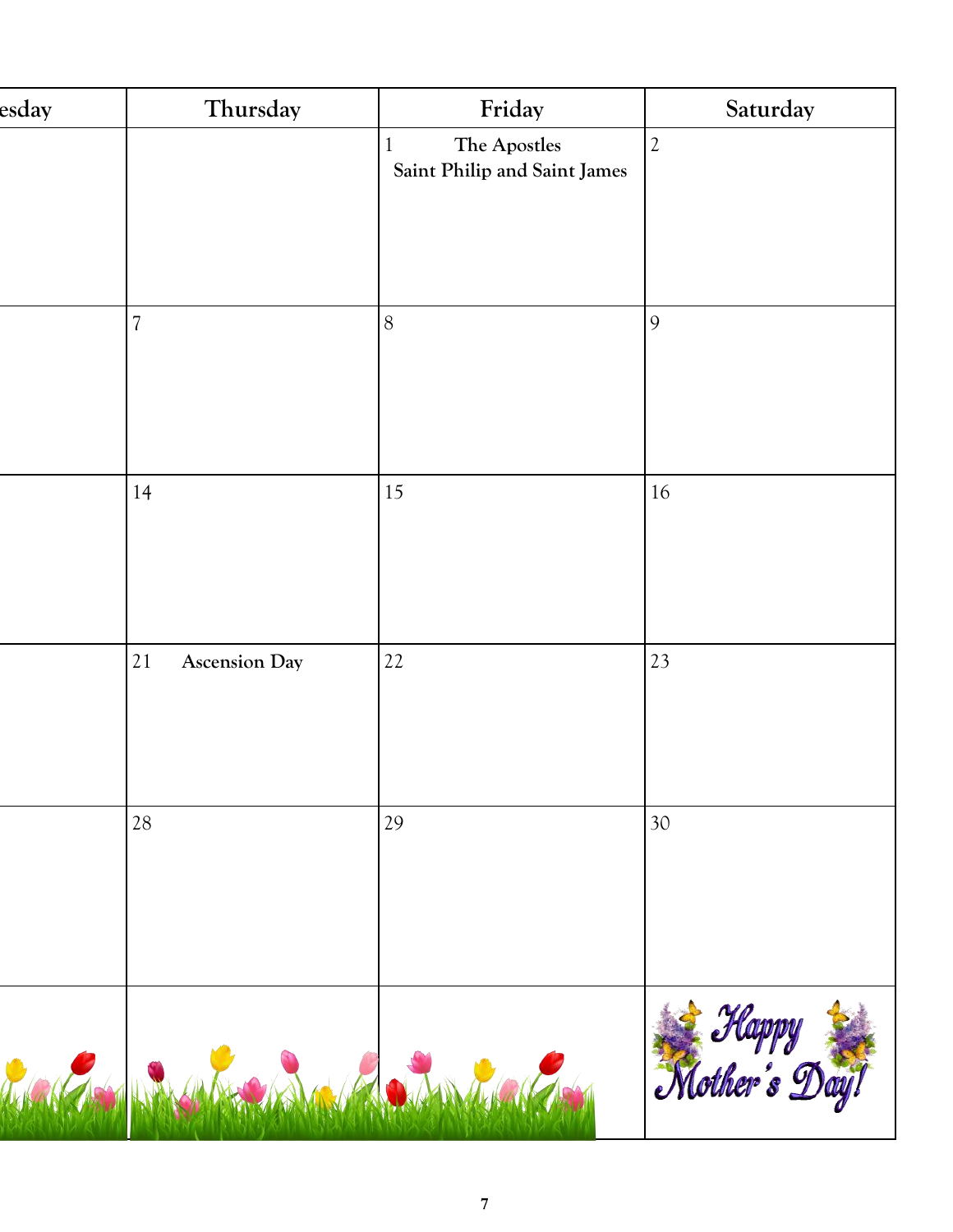# **Youth Formation & Sunday School**

## **St. Francis Mission Soup Kitchen Saturday, May 16th ~ 11:00am to 1:00pm**



On the 3rd Saturday of every month

St. Peter's Church is committed to preparing and serving lunch to 100+ people at the St. Francis Mission Soup Kitchen (formerly known as Grace and Holy Innocents) located at 498 Clinton Avenue in Albany. If you are interested in helping with this outreach program that is in such desperate need of volunteers, please call Laura Rulison at (518)368-4284.

The soup kitchen remains open every 3rd Saturday. We packaged 140 take out dinners plus goodie bags with fresh fruit, bread, toilet paper and a beautiful new handmade mask .









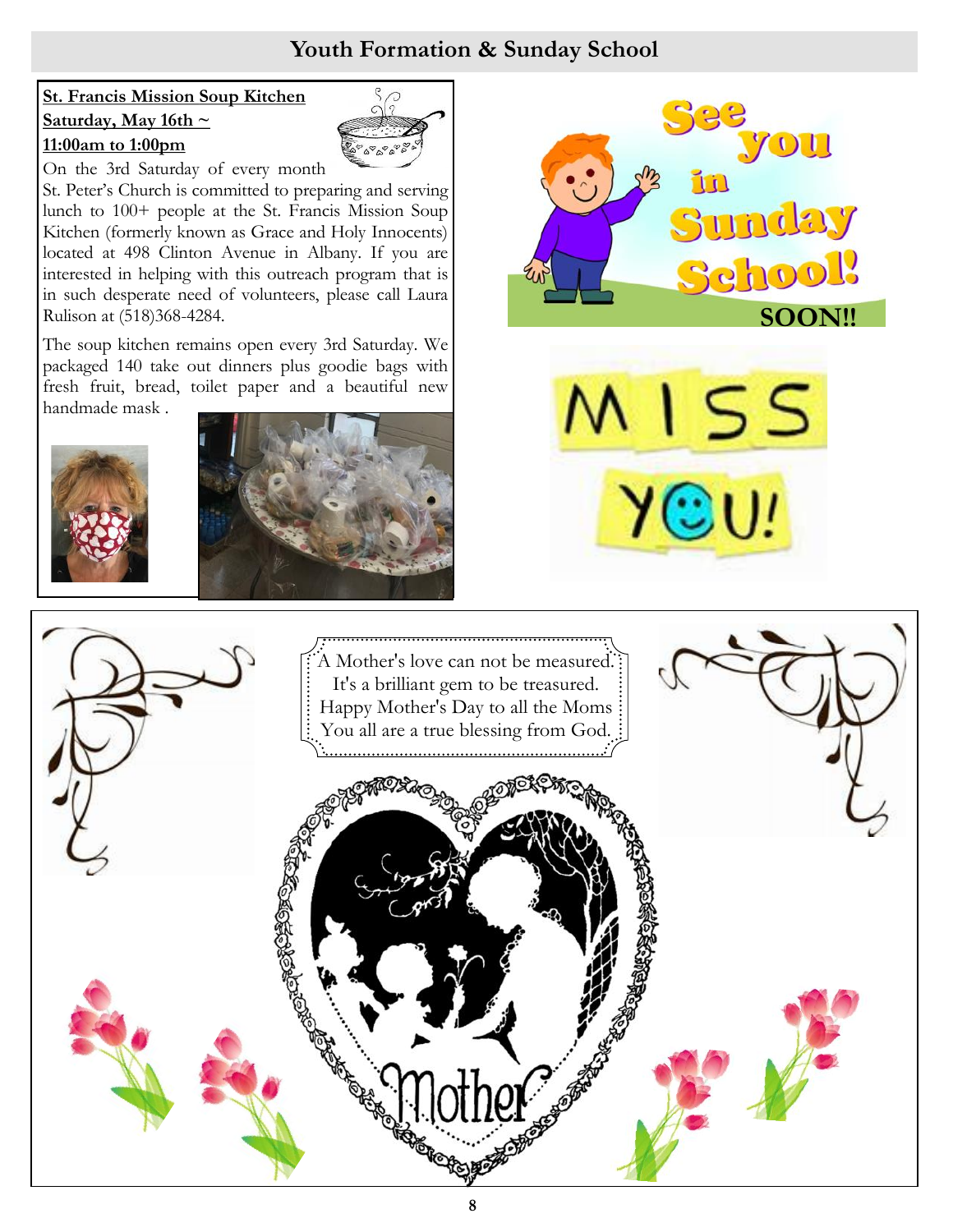# **An Update from Bishop Love**

Dear Brothers and Sisters in Christ,

I received notification earlier today from the Chairman of the Hearing Panel, Bishop Nicholas Knisely, that my Hearing / Trial, will NOT take place this Tuesday (April 21st), as originally scheduled. The Hearing Panel is trying to make arrangements through the Episcopal Church Center, for the Hearing to take place in a virtual online format. They are currently working through the logistical as well as legal requirements for such a meeting to occur. It is my hope and prayer that a new date will be set soon. I will keep you posted once I know more. In the meantime, I greatly appreciate your continued prayers for all involved.

In other matters, as you may have heard, Governor Cuomo (in an effort to curb the spread of the coronavirus) has extended the current New York State mandates regulating group-meetings and social distancing guidelines until May 15th. In cooperation with the Governor's mandate, all public worship services in the Diocese of Albany will remain suspended until May 15th at which time we will reevaluate the situation in an effort to determine when it will be safe to lift the suspension and return to our home church buildings for corporate worship.

I realize how difficult and disappointing it has been not to be able to worship together in our home parishes, but I am so appreciative to all the clergy and lay leaders throughout the Diocese who are working so hard to continue the work of the Church during these very difficult and uncertain times.

I have been richly blessed and encouraged by all the livestream and online worship services, Bible Studies, and other Church ministries that are being offered via the internet as well as an ever-growing phone call ministry. I encourage everyone in the Diocese to take advantage of the wonderful online services that are being offered at the parish and diocesan level. Every Sunday as well as most week-days, there are ample worship and study opportunities to take advantage of.

While it is easy to focus on all the pain and suffering brought about by the coronavirus pandemic, it is important not to lose sight of many of the positive things that are happening as well. All the online services mentioned above are a very positive development. Though the online ministry, we are reaching countless individuals we would never have reached otherwise. It is my hope and prayer that many of these online worship services and Bible studies will continue even after we are able to return to our Church buildings.

I pray that despite all that is going on with the coronavirus and the suffering and hardship it has caused, that you and your loved ones had a blessed and joyful Easter Sunday. Please know that you are very much in my prayers. May the Lord bless you richly this Easter Season and use you to be a blessing to others.

Faithfully Your Brother in Christ,

+Bill Bishop of Albany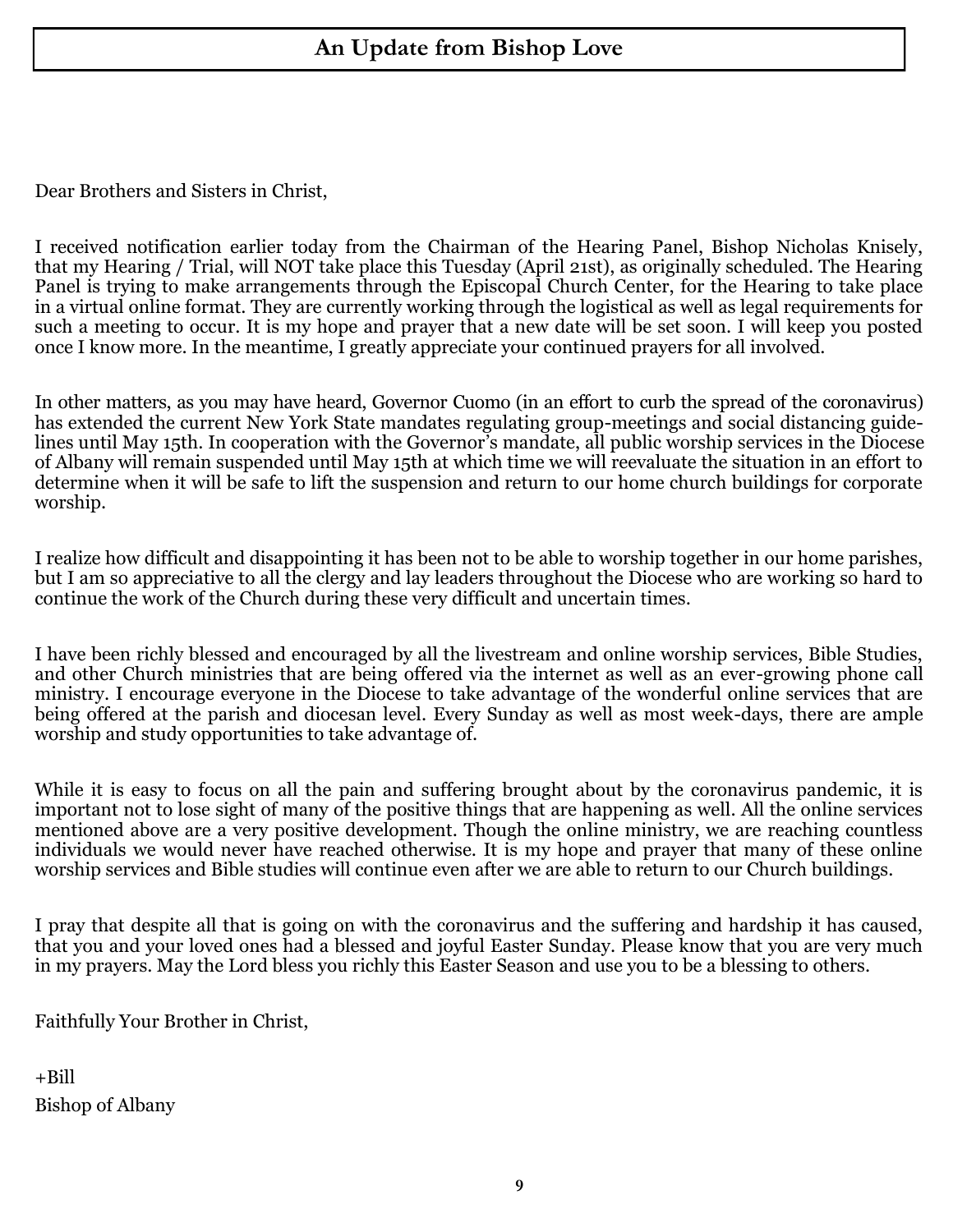# **Easter Message by Bishop Love**

#### **Alleluia! Christ is risen! The Lord is risen indeed. Alleluia!**

There is no greater news in all the world, than that which we proclaim this Easter Sunday – that Jesus Christ has risen from the dead, conquering the power of sin and death – paving the way for all who believe in Him to inherit eternal life.

 Easter has always been a very special time for me. When I was a kid growing up in East Texas, my family and I would often spend Easter with my Dad's aunt, my Great Aunt Didder. Her real name was Maggie Lee, but all the family knew her as Didder. A devout Methodist, she was one of the kindest and most loving, Christ-like people I have ever known. Having never married, she lived by herself in Terrell, Texas, just outside town on a few acres of land, the remnants of the old family farm.

 On Easter Sunday, my family and I would often go to the early Easter service at our home church of St. Dunstan's in Mineola and then drive to Terrell to spend the rest of the day with Didder. It was a wonderful time. We had Easter Egg Hunts in her yard. She had a white picket fence and flower beds everywhere that made for great hiding places for the eggs.

 Afterwards, my sisters and I spent a lot of time out on her front porch swing. I can still hear it creaking as we swung higher and higher to see who could jump out the farthest. Often times in the afternoon, we would head down to the old pond in the cow pasture to go crawdad fishing. Didder would give us little strips of bacon that we would tie on a string and throw out into the water to catch the crawdads. We never ate them, but we had a great time trying to catch them.

 One of the highlights of our time together was the Sunday meal. Didder wasn't particularly noted for her cooking, however the one thing she was known for was her fried chicken. It was always dripping in grease, but it tasted delicious. We would sit around the table visiting long after the meal was finished. Those were special times.

 Perhaps today, some of you are reminiscing about Easters gone by with family and friends at a relative's home, or the glorious Easter celebration in your home parish. Tragically this Easter, due to the coronavirus pandemic, we aren't able to go in person to be with family and loved ones, nor are we able to go to our home Church to celebrate Easter with family and friends; listening to the Choir sing; kneeling in our favorite pew, quietly saying our prayers; hearing the Gospel read and preached; and best of all going up to receive Holy Communion, touching and tasting the consecrated bread and wine -- the blessed body and blood of our Lord Jesus Christ.

 Who would ever have thought that the day would come when Church buildings around the world would be locked, sitting empty on Easter Sunday of all days? Tragically, often times it is not until something is gone or taken away from us, that we come to realize how truly important and special it is.

 Mary Magdalene, along with Peter and John and the other disciples of Jesus, could relate very much to that sense of emptiness, that sense of loss, that overwhelming sense of sorrow and confusion that many of us are feeling right now as we witness the world being turned upside down all around us. They experienced the same thing, but even more so as they witnessed firsthand the brutal death of Jesus on the cross. The One they had loved and believed in, the One they had dedicated their lives to follow, the One in whom all their hopes and dreams lay, was taken from them and they couldn't do anything to stop it.

 In today's Gospel passage from John, we are told that Mary Magdalene got up early before dawn that first Easter Sunday and went to the tomb where Jesus had been buried three days earlier. She and the other women (who aren't named in John's Gospel account), went to the tomb hoping to properly prepare Jesus' body for burial, having been unable to do so earlier due to the Sabbath. This was to be their final act of love for the One they loved so much.

 When Mary arrived at the tomb, she discovered that the stone was rolled away and the tomb was empty. Jesus' body wasn't there. Not only had she lost Him through death, but now she would be denied that final expression of love on her part. Filled with grief and sorrow and confusion, all that she could think of was that someone must have stolen Jesus' body. Not knowing what else to do, Mary ran to tell Peter and the others about the empty tomb.

 Upon hearing this news, Peter and John jumped up and ran to the tomb. John arrived first. He peered in the tomb from outside, but was unwilling to go in. Peter, in his normal bold manner, upon arriving at the tomb, went right in. John then followed. They discovered it was just as Mary had told them – the burial cloths were there, but Jesus' body was gone.

 After seeing this for himself, the Scriptures tells us that John "saw and believed." What is not real clear, is exactly what John "believed." In seeing the empty tomb, was John finally able to believe what Jesus had been trying to tell him and the other disciples, about how He must die, but then on the third day rise from the dead? Or did he simply believe that the tomb was empty as Mary Magdalen had told them?

 Whatever he "believed" in that moment, apparently he kept it to himself, at least for the time being. He and Peter left the empty tomb and went back to where they were staying, or more accurately, where they were hiding (for fear of the Jewish authorities), and tried to make sense of all that they had witnessed. Apparently, they did little if anything to try to comfort Mary, but rather left her weeping outside the tomb. Do you ever find yourself not knowing what to say to someone during times of trouble or sorrow, or tragedy, such as the times we are living in now?

 Fortunately, while we don't always know what to say or do, the Lord does. He won't abandon us in our confusion or time of sorrow or loss. He loves us and promises to be with us always, whatever the situation, just as He was with Mary.

 Finding her weeping outside the tomb, Jesus spoke to Mary saying, "Woman, why are you crying? Who is it you are looking for?" Lost in her own sorrow and grief, she failed to recognize Him. Thinking he must be the gardener, she said, "Sir, if you have carried Him away, tell me where you have put Him, and I will get Him." (John 20:15)

 Once again, Jesus spoke to her, but this time He called her by name – "Mary" In that special sacred moment when Jesus called Mary's name, her eyes and heart and mind were opened and she recognized Him. The One she had seen die on the cross three days earlier, was now standing alive in front of her, having conquered the power of sin and death. She was not alone, she had not been abandoned -- Jesus was there with her.

 What burdens are tearing at your heart and mind this Easter Sunday? What fear or sorrow or loss, what seemingly impossible situation are you struggling with right now? What brings tears to your eyes and a heaviness to your heart? Jesus wants to help.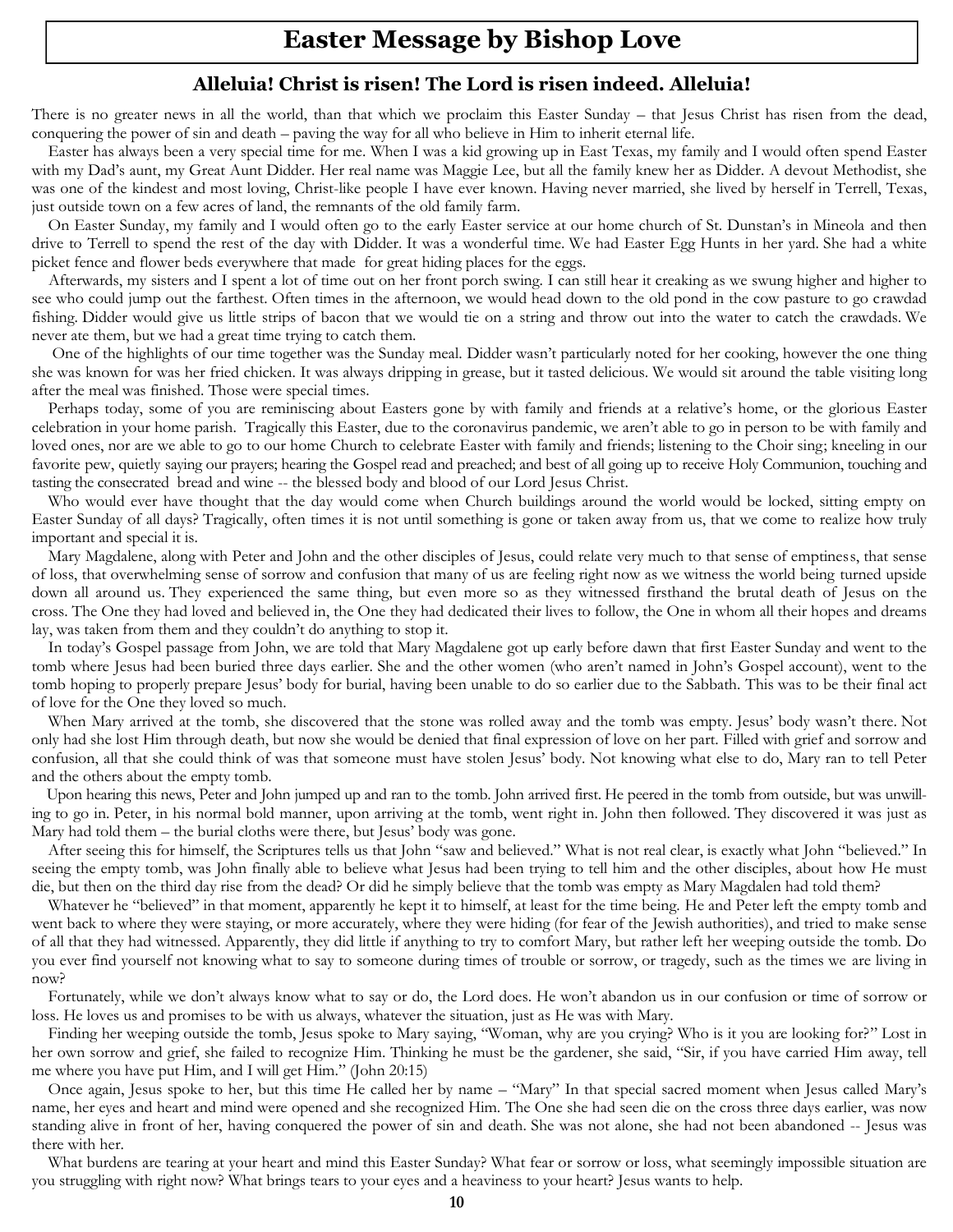- Perhaps you have lost, or fear losing your job or business as a result of the coronavirus pandemic and don't know how you are going to pay the bills or make ends meet;
- Perhaps you have just seen your hard earned retirement account that had been doing well in the stock market plunge in value these past few weeks, robbing you of the income you need now, or that sense of security and peace of mind you had thinking your retirement years would be taken care of;
- Perhaps you have gone to the store only to find the shelves empty of the food and supplies you need for yourself and your family;
- Perhaps you are worried about your children now that the schools and colleges are closed;
- Perhaps you are fearful for your own health or that of a loved one, afraid that you or they might catch the coronavirus, or have already done so and are now fighting for your/their life;
- Perhaps you are one of the healthcare workers that are exhausted and overwhelmed by the seemingly endless number of sick and dying people entrusted to your care;
- Perhaps you are mourning the death of a friend or loved one and are grieved that you are not allowed to go and show your final respects at their funeral due to social distancing rules;
- Perhaps you are feeling an overwhelming sense of loneliness and isolation or lack of freedom locked up in your home unable to go to church or work or school or just get out for some fresh air.
- Or, perhaps the burden you are struggling with is something you have been carrying for a long time and has nothing to do with the current issues facing the world.

 All of these and countless other things that could have been mentioned are very real concerns. They can easily overwhelm us and rob us of all sense of joy and hope if we try to carry these burdens by ourselves.

 While Jesus never promised that we wouldn't suffer pain or sorrow or loss, He did promise that He would be with us always as we go through whatever the world might throw at us, giving us that which we need most, even in the darkest and most painful moments.

 Jesus is with you now, wherever you might be, whatever you are going through. Listen as He calls your name and speaks to your heart and soul and mind. My precious child, *"Come to me, all you who are weary and burdened, and I will give you rest. Take my yoke upon you and learn from me, for I am gentle and humble in heart, and you will find rest for your souls." (Matthew 11:28-29).*

 Dear Friends, the coronavirus is indeed serious and must be dealt with. The Lord will help us get through this time of illness and economic uncertainty, if we turn to Him.

With that said however, there is a far greater enemy at hand – one that threatens not only our physical health and financial security, but our very souls. God didn't create us simply for life in this world, but rather He created us to be with Him for all eternity. Ultimately, we are all going to die, if not from the coronavirus than from something else. Long before the coronavirus entered the world in a distant city in China, people all over the world were dying every day from accidents, violence, disease, or simply from old age when their physical bodies wore out.

 My great aunt Didder died on Wednesday, August 14, 1974. It was my 17th birthday. She had a massive stroke while attending the Wednesday Evening Church Service. Honestly, I can't think of a better way to die, than while worshipping God, surrounded by fellow brothers and sisters in Christ.

 Earlier that day, before she died, Didder mailed my birthday card (post marked 14 Aug.1974). I still have that card along with the five dollar check inside. I keep it tucked away in her Bible that she gave me. Her very last written words to me at the bottom of the card was "I love you!" I will never forget Didder and all those special Easter Sundays and the other times we spent together. God's love radiated from her in a special way that has touched my life forever.

 A few moments ago, I spoke of an enemy far greater than the coronavirus that has come into the world. If left unchecked, it would kill every human being beginning with Adam all the way through to the very last person born into this world.

 All of humanity has been contaminated with this deadly enemy which will not only rob us of our physical lives, but far more importantly, our spiritual lives. If left unchecked, it will separate us from God and destroy our very soul. The enemy I speak of is sin.

 The Good News is, that unlike all the doctors and scientists that are feverishly working around the clock to try to come up with a vaccine or medicine to battle the coronavirus, God, in His love for us, has already provided an antidote to save us from sin. He did so over 2000 years ago when He sent His Son, our Lord Jesus Christ into the world, taking our humanity upon Himself. Jesus became one of us, in order that He might save us.

 When Jesus went to the cross on Calvary on Good Friday, He offered Himself as the one full perfect sufficient sacrifice for the sins of all the world, for your sins, for my sins, for the sins of every human being that has, or ever will walk the face of the earth. In an act of total, unconditional, all sacrificial love, Jesus stretched out His arms of love on the hard wood of the cross, shedding His blood in order to provide the only antidote effective against sin.

 Jesus died in order that we might live and have life abundantly, not only in this world, but more importantly in the life to come when we pass from this world to the next. On this most special and holy day – Easter Sunday, we celebrate our Lord's glorious resurrection, through which He demonstrated His VICTORY over the power of sin and death.

 Christians throughout the world today, even though we may be physically separated from one another and our Church buildings, cry out with one voice – **"Alleluia! Christ is risen! The Lord is risen indeed. Alleluia!"**

 Through His death and glorious resurrection, our Lord Jesus Christ has sent a message to the world – a message of Hope, a message of Peace, a message of Love. Jesus is the antidote to our greatest enemy. He asks us to believe in Him, to trust Him, to follow Him, and to share our faith with others. In so doing, we will have life and life abundantly in this world and in the life to come in His heavenly kingdom for all eterniy. AMEN! Happy Easter!